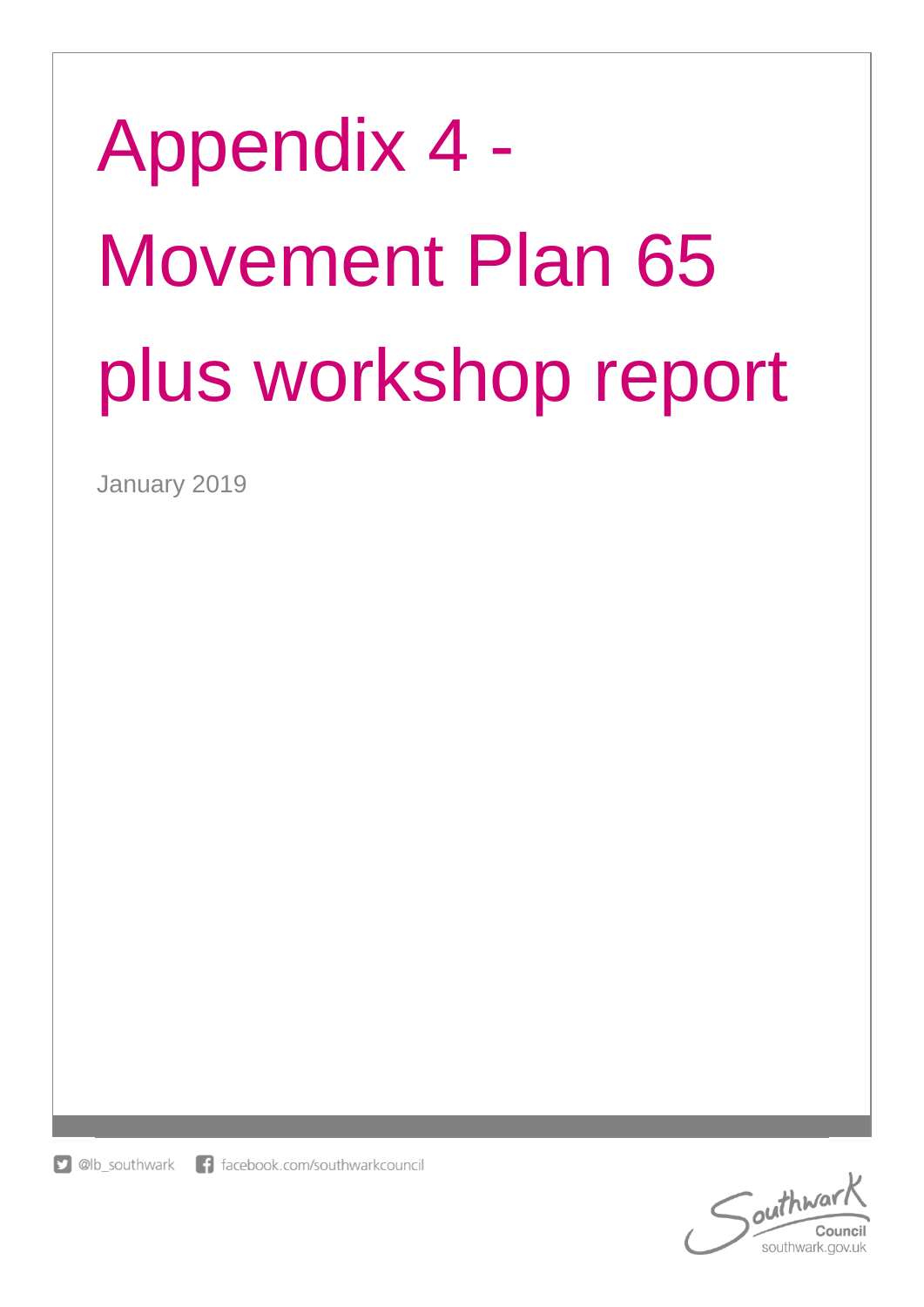### Report prepared by

MA Service Experience Design & Innovation, London College of Communication, University of the Arts London

#### **Staff**

Dr Hena Ali

### Student team

Ali Blake, Aashna Parekh, Changyue Gao, Jianxun Lai, Jin Xu, Xinxin Xu, Yuxi Gao, Yanlin Feng, Yiqiu Ge, Yu Ding and Yiwen Zhu.

### Report edited by

Aashna Parekh and Ali Blake.

#### Acknowledgements

Cathy Deplessis, Director SPC, Supporting Older People in Southwark

Kristin Hall, Southwark Council

Silvia Grimaldi, Course Leader MA Service Experience Design & Innovation, London College of Communication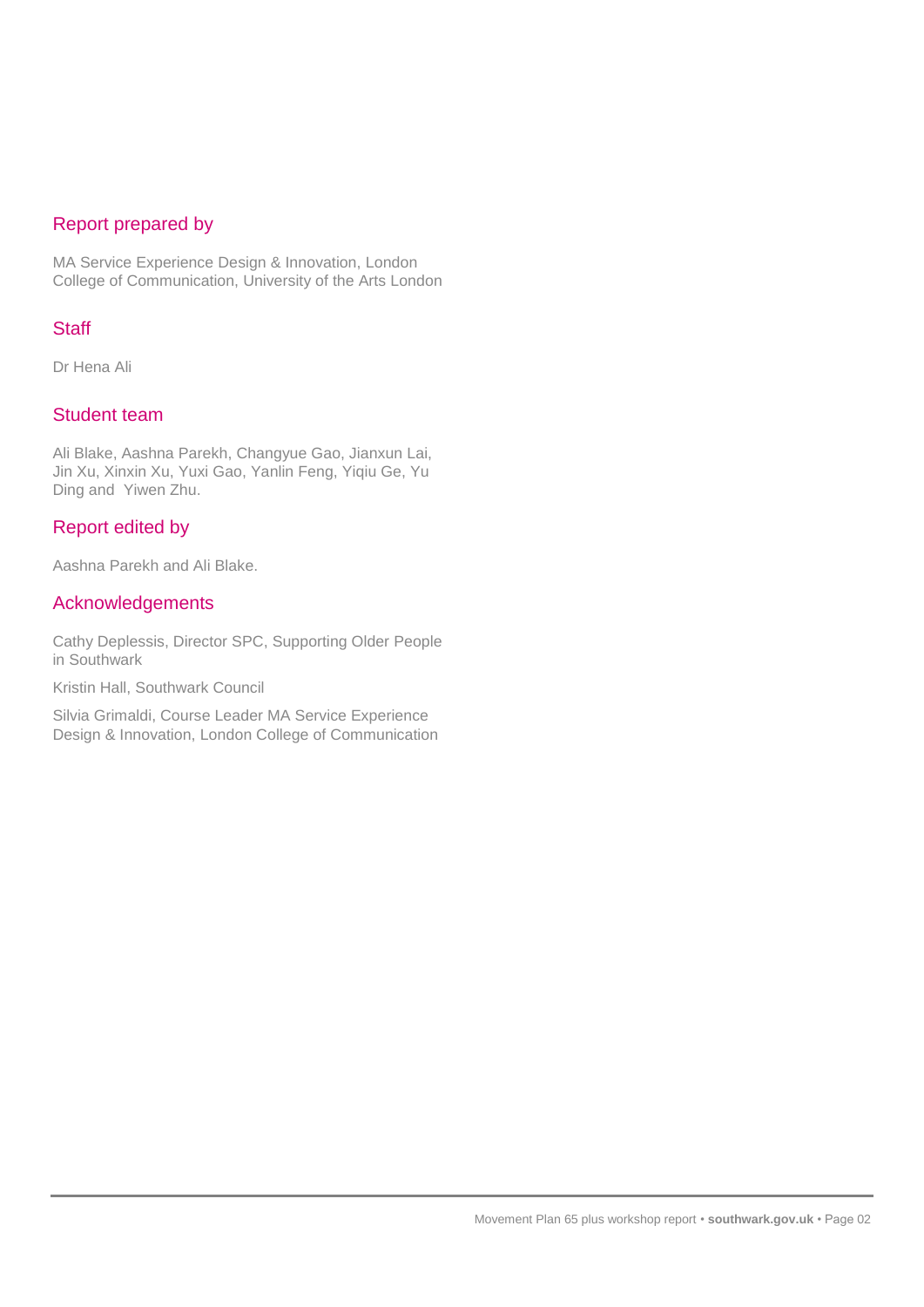### Introduction

#### About the consultation

This consultation workshop was conducted and documented by MA Service Experience Design & Innovation students from London College of Communication for Southwark Council.

The aim of the consultation workshop was to understand and include the voices of people over 65. And to improve the experiences of older people getting out and about and using public transport, open spaces and public realm in the borough. The consultation specifically focused on understanding the current experience of council services, streets and public realm, and how can it be improved to fit resident's needs.

With a people-centred approach; putting the people that live in, work in, and visit the borough, the students and staff designed interactive methods and interviews to gain nuanced understanding of the over 65s needs, problems and motivations when utilising streets and moving in the borough. Conclusively, this report presents in-depth interviews conducted, as an initial mapping stage, to discover and identify the relevant stakeholders and document their voices regarding their movement and activity in the borough. The consultation was successful in drawing out meaningful insights leading documentations of residents' positive experiences and behaviours, barriers to movement and suggestions that could be engaged as a baseline for future work within the Movement Plan.

Please contact *transport@southwark.gov.uk* with any questions regarding the data and finding presented in this report.

### Consultation report appendices

The consultation results are presented in one summary report and each activity is analysed in depth in each appendix. See below for full list of appendices.

- Movement Plan Consultation Report Summary Report
- Appendix 1 Consultation Hub Analysis
- Appendix 2 Street Surveys Analysis
- Appendix 3 Young Advisors Analysis
- Appendix 4 Over 65s Workshop Report
- Appendix 5 Stakeholder Responses Detailed Summary
- Appendix 6 Surveys Questionnaires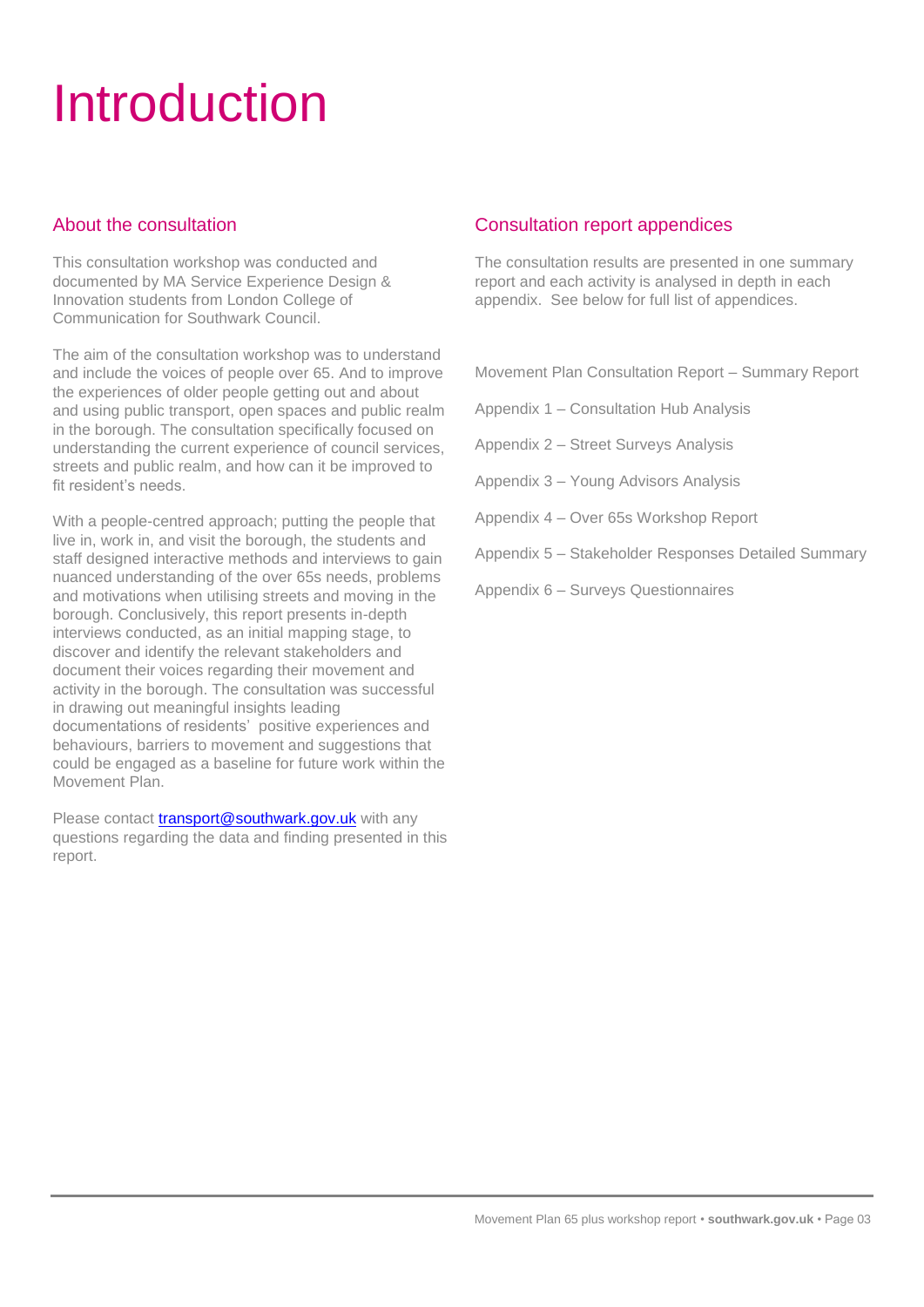

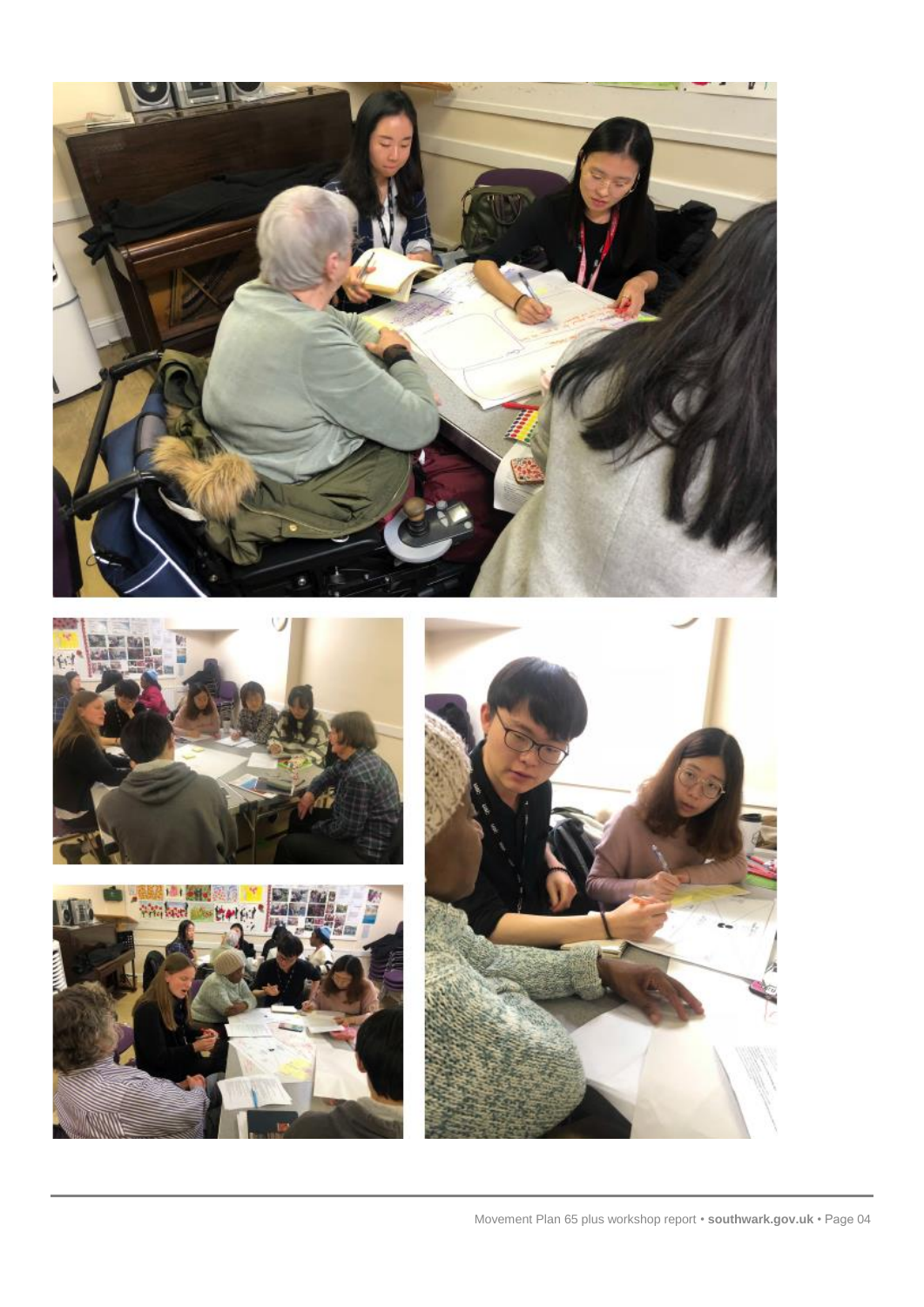

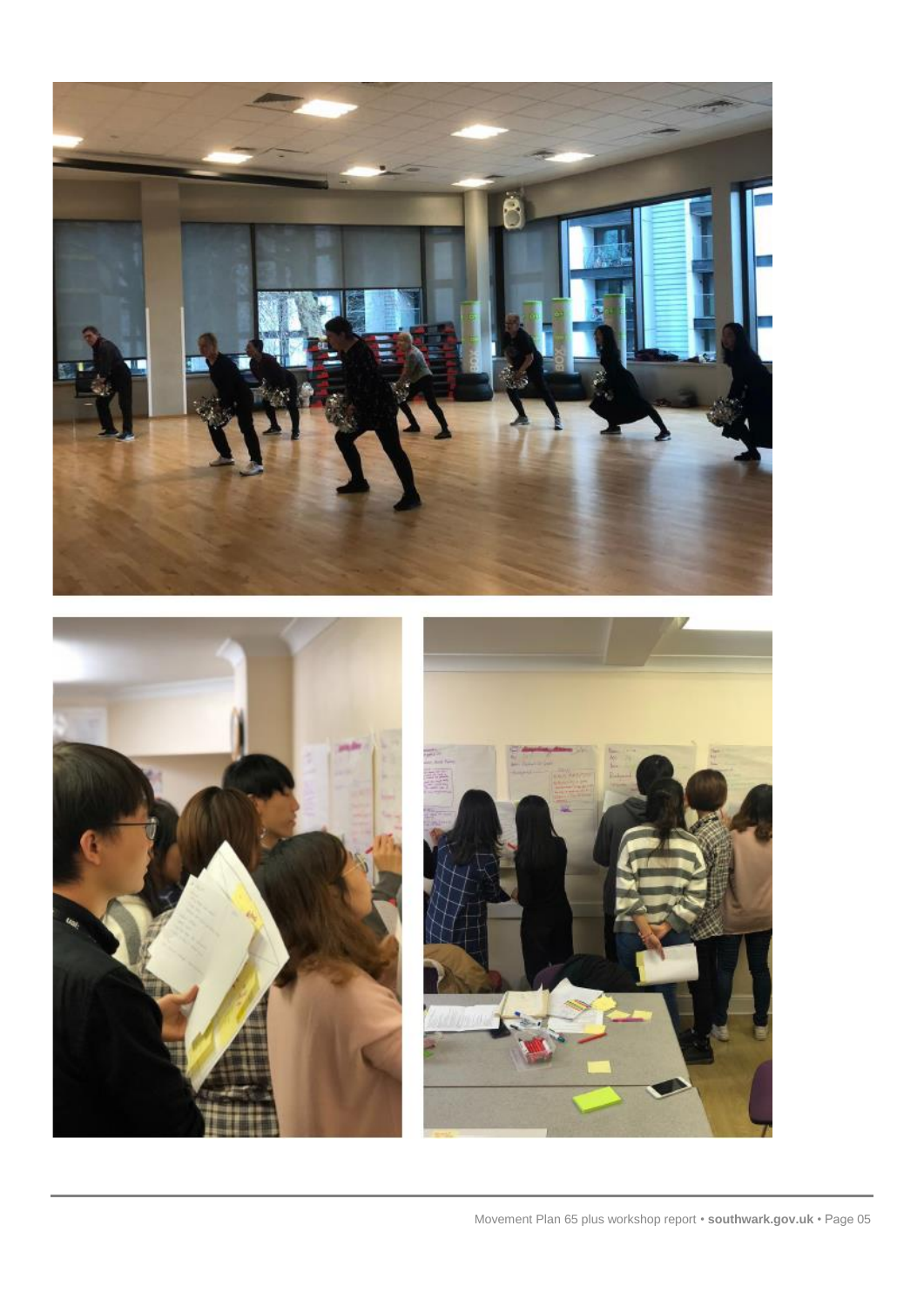### Positive experiences and behaviours

- A large segment of the elderly are conscious about their health and prefer walk to their destinations.
- We observed that a significant number of elderly residents have enrolled themselves in activities around fitness. Some of which include, gym sessions, yoga, tai chi, cheerleading, cycling etc.
- There are a lot of groups which have been formed to ensure that they are engaged in physical activities.
- A large number of communities and street parties are being organised by members who try and actively involve the retired community.
- Familiarity of the area means that they enjoy travelling by bus which is enhanced by having a freedom pass over taking the train.
- Most of the users are also familiar with the bus numbers and routes to take them to their destination, without having to look it up.
- The zebra crossing painted on the streets guarantees priority to pedestrians.
- The offline system to purchase tickets is very user friendly.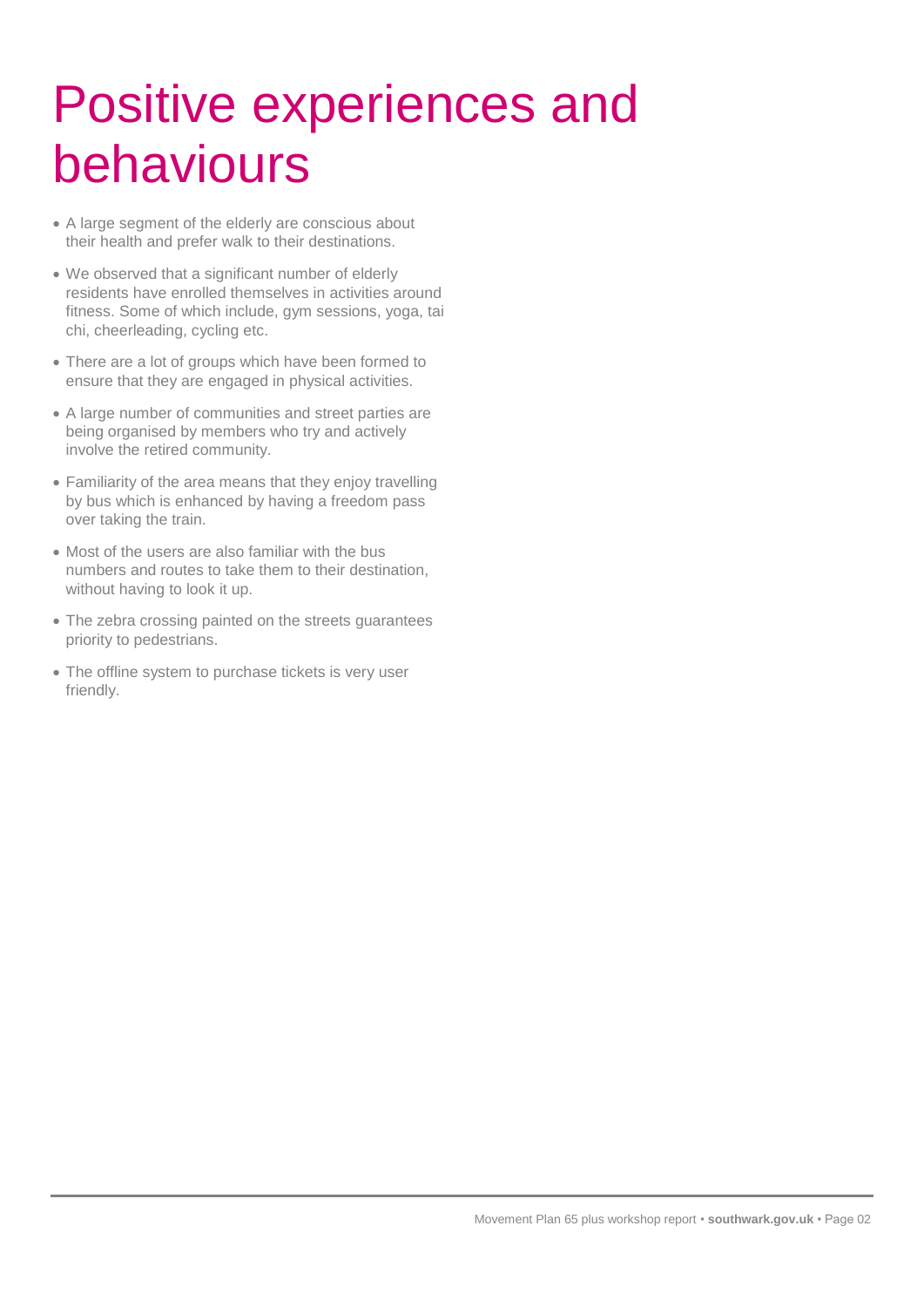### Barriers to movement

- It is observed that some users find it hard to understand when the next bus is due.
- Although some interviewees mentioned that the screen size of a mobile can be too small, it should be noted that many interviewees were currently unable to use the TFL mobile application, but were willing to learn.
- A user quotes, "No one cares about pedestrians" elaborating further on the speeding cyclists and how they don't follow the rules.
- It is believed that the number of speeding cyclist is a threat to the elderly. The pavement is planned in a way which compels the pedestrians and cyclist to be on the same path. When there are two cycle tracks with both directions, some users might have to stand there for a long duration, waiting to cross the busy roads, since there are no pedestrian crossing signs.
- Some tube stations fail to have escalators, elevators or ramps which make it very difficult for the elderly as well as the disabled people to access the platform.
- Some users are active walkers, they suggest that the pavements might be slippery if they haven't been cleared and there leaves on the path. One of the users claims, "cyclists feel like they are in the tour de France".
- The signage at stations too cluttered which makes it difficult for them to navigate between platforms.
- When taking the bus, the user explains how the bus no longer stops unless you hail it, but that this is not easy when you have bags of shopping.
- Bus drivers do not give you enough time to sit down or to get off the bus. When the floor is wet from the rain you can easily slip if you have to get up early to get off at your stop.
- Sometimes when the buses get diverted, the elderly are unsure of where they need to get off and how to reach their destination.
- As many 65 years old users do not use a phone and access the internet, they find it difficult to track live updates of any change in the route, either on the tube or the bus.
- It is hard for users on the wheelchair to get onto the bus or tube because the step is too high to get on. They think the huge gap is not friendly for disabled and elderly people.
- Some exits at the station are inaccessible by the wheelchair, which makes it increasingly difficult for users to plan their journey by tube.
- Some users are highly dependent on calling the transport service to check the live status. However, on one instance, it took twenty minutes for someone to answer the users' call and another ten minutes to get the information.
- The wheelchair is unable to cross barriers more than a 5 cm, it is hard to get past some pavements which have edges without drop curve design. The maximum speed of a wheelchair is 4 miles/hour, sometimes due to poor road surface conditions such as stones, holes or cracks, it makes the wheel chair bump, which increases the level of discomfort and thereby draining the battery level.
- Crossing junctions with a common pavement for pedestrian and bicycles is a threat to the elderly.
- The bus map has not been updated since the year 2016, so the maps are not as reliable now, the internet is the only method to access updated public transportation information.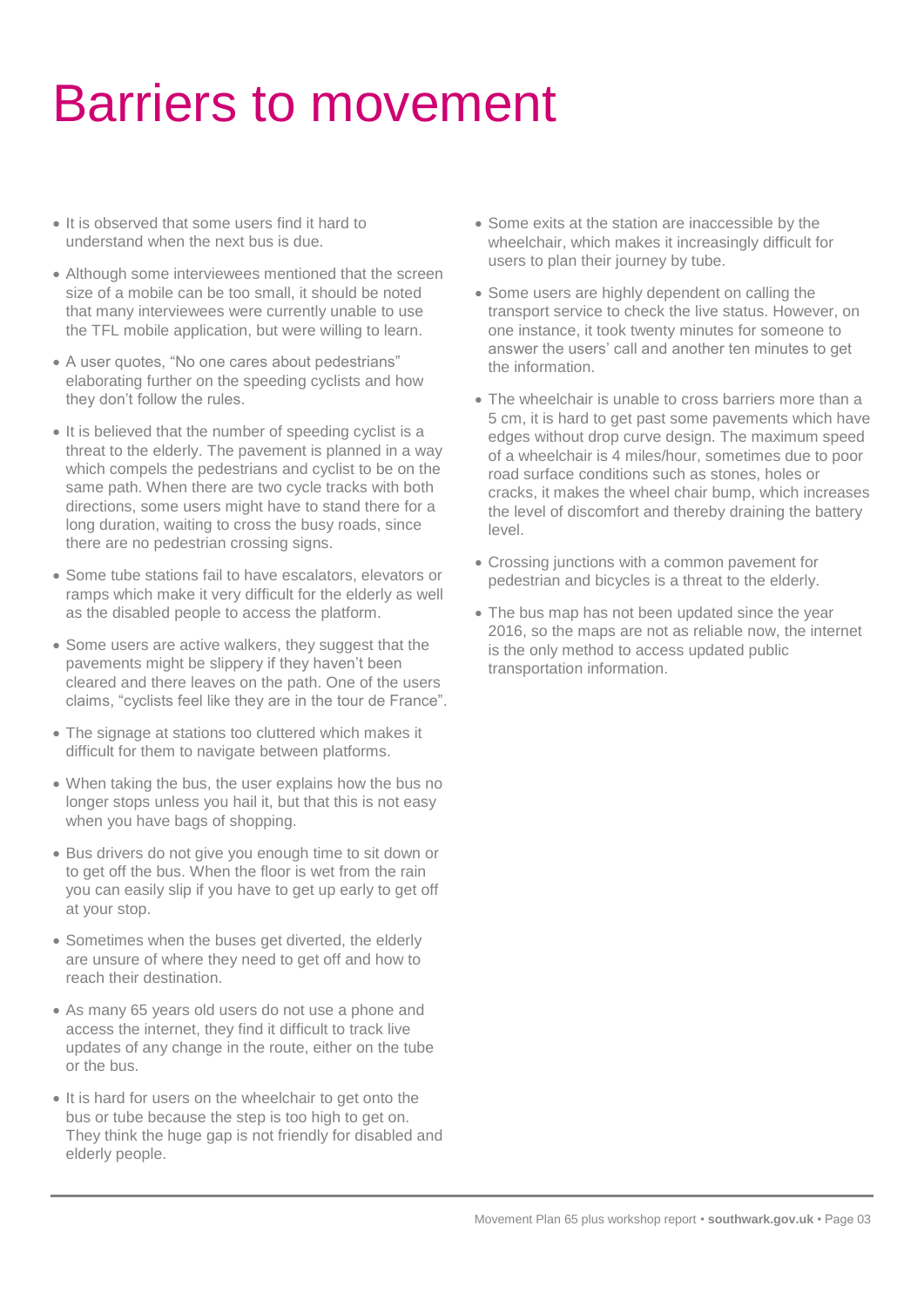## **Insights**

- Some senior citizens have trouble using technology and are not aware of changes. Having an announcement system which updates them of any changes or delays might prove to be beneficial as a system. The installation of digital boards on each and every bus stop to ensure the citizens who fail to have access to technology are able to plan an alternate route.
- A tutorial video or a clip to ensure that users from all age groups are able to navigate through the mobile application, thus making sure the interface is simple.
- Turn the common current edge design of the pavement into drop curve for the sake of being more aging/disabled friendly.
- Another suggestion was, having clearly blue painted cycle paths demarcated and go slow signs for cyclist would enable a change in the system.
- Suggesting that it would be useful to bring some of the information onto the floor.
- To have a physical map of the train lines in London, 'just as they have for the tube'. But also have a clearly identifiable person within the station that was there to support you with information. Having updated physical copies of the bus and tube routes.
- Leaves need to be cleared more regularly from pavements.
- A physical map of trains (like tube map) would give users more confidence to use the trains.
- The motivation to step out from their house and interact with people is given by some organisations to the elderly. Hence, it is important to continue and maintain these events.
- It is observed that, there is a lack of consideration for disabled people in the planning and designing of fundamental facilities like pavements, bus and tube stations. Wheelchair users still find it difficult to access many public spaces. The information should be more visible, improving the symbol and sign guides design in public spaces.
- Any public transportation systems should necessarily keep thinking of designing and updating offline instructions for the people never use internet. Publishing information on newspapers which are available in the tube station can be a medium to update offline information.
- Some signage in stations can be over crowded. suggestions that it would be useful to bring some of the information onto the floor.